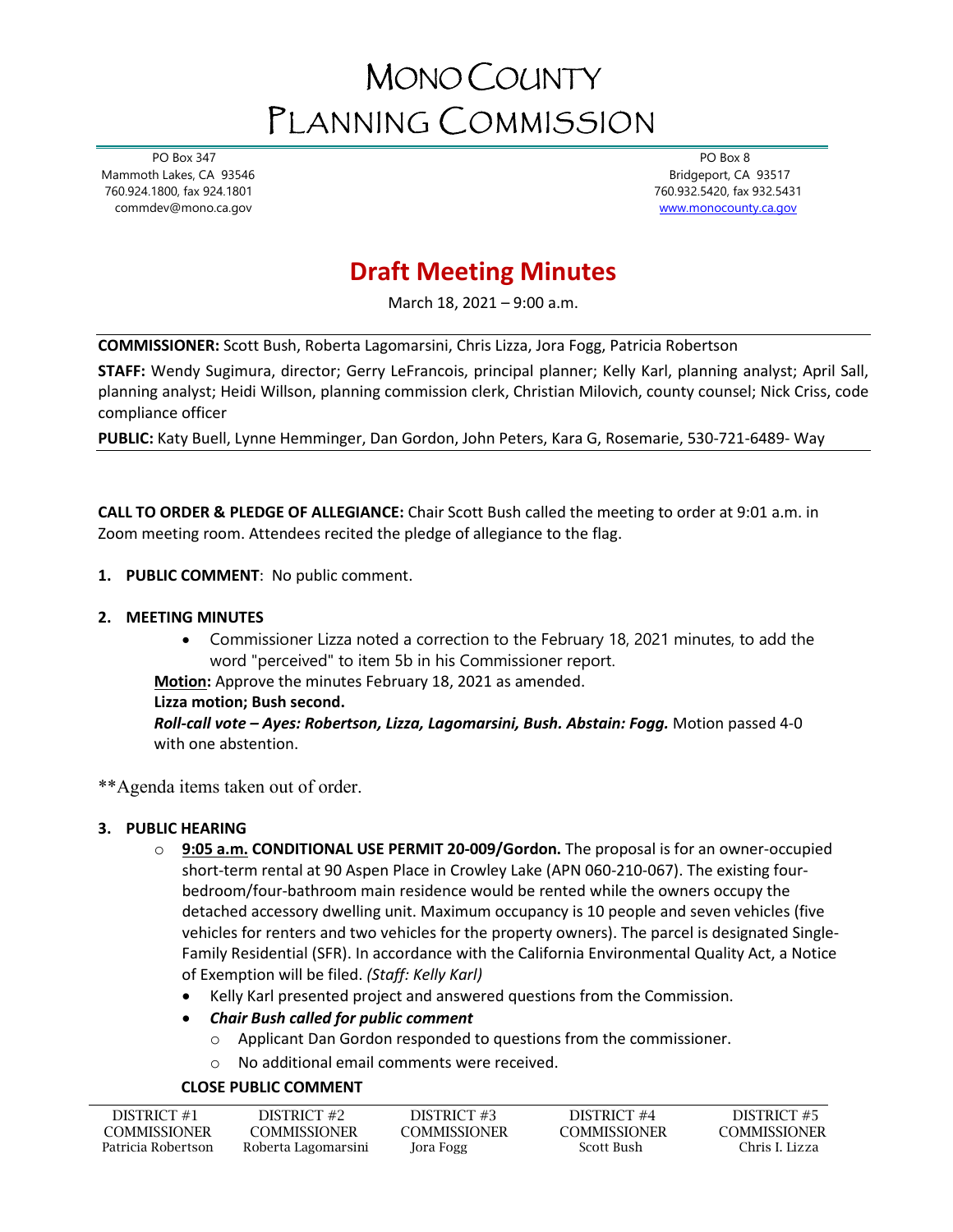- **DISCUSSION:**
	- o Commissioner Lizza- Suggests that the language is changed to read a single party of no more than 10 people or occupants.
	- o Commissioner Robertson- concerned that these findings do not support rural residential character of this neighborhood.
	- $\circ$  Commissioner Lagomarsini- concerned with the number of cars. Would like to suggest limiting to 4 guest's vehicles with 2 vehicles for the owners. Totaling 6 vehicles.
	- o Commissioner Fogg- reducing the parking to 6 could be one condition.
	- $\circ$  Chair Bush- Most of the complaints are coming from a condo complex which is also not considered rural residential.

**Motion:** 1) Approve Use Permit 20-009 with this changing delineated by the staff report and amend conditions of approve #1 to read the owner-occupied short-term rental occupancy is limited to a single party of no more than 10 occupants and 4 vehicles. 2) Move to find that the project qualifies as a categorical exception under CEQA guidelines 15301 and instruct the staff to file a Notice of Exemption, make the required findings as required in the staff report, and approve use permit 20-009 subject to conditions of approval as amended this morning. *Lagomarsini motion; Lizza second.* 

*Roll Call Vote – Ayes: Lizza, Fogg, Lagomarsini, Bush. Nay: Robertson. Motion passed 4-1.*

**4. Election of new Planning Commission Chair and Vice-Chair**

**Motion:** Commissioner Lizza nominates Commissioner Robertson as Chair. *Lizza motion; Bush second. Roll Call Vote – Ayes: Lizza, Fogg, Robertson, Lagomarsini, Bush. Motion passed 5-0.*

**Motion:** Commissioner Bush nominates to re-appoint Vice-Chair Lagomarsini. *Bush motions; Lizza Second. Roll call vote– Ayes: Lizza, Fogg, Bush, Lagomarsini, Robertson.* Motion passed 5-0

## **3. PUBLIC HEARING- CONTINUED**

- o **9:35 a.m. CONDITIONAL USE PERMIT 21-001/Hemminger.** The proposal is for permitting the unauthorized installation of overhead powerlines at 194 Wunderlich Way (APN 002-440-029) in Coleville pursuant to the undergrounding exemptions provided in Chapter 11 – Utilities of the General Plan Land Use Element. The parcel is designated Rural Residential (RR). In accordance with the California Environmental Quality Act, a Notice of Exemption will be filed. This is a continuation of the public hearing at the February 18, 2021 Planning Commission meeting. *(Staff: April Sail)*
	- *April Sail presented project and answered questions from the Commission.*
	- *Public hearing was opened, and Chair Robertson called for public comment*
		- $\circ$  Applicant Lynn Hemminger-Wanted to thank the staff. Believes that cost impact is valid. Wanted to reply on a comment from last meeting regarding cost increase. The requiring of under ground boxes and conduit line is factored into the increase cost. Wants to make sure Commission is aware of how far the neighbor is in relation to her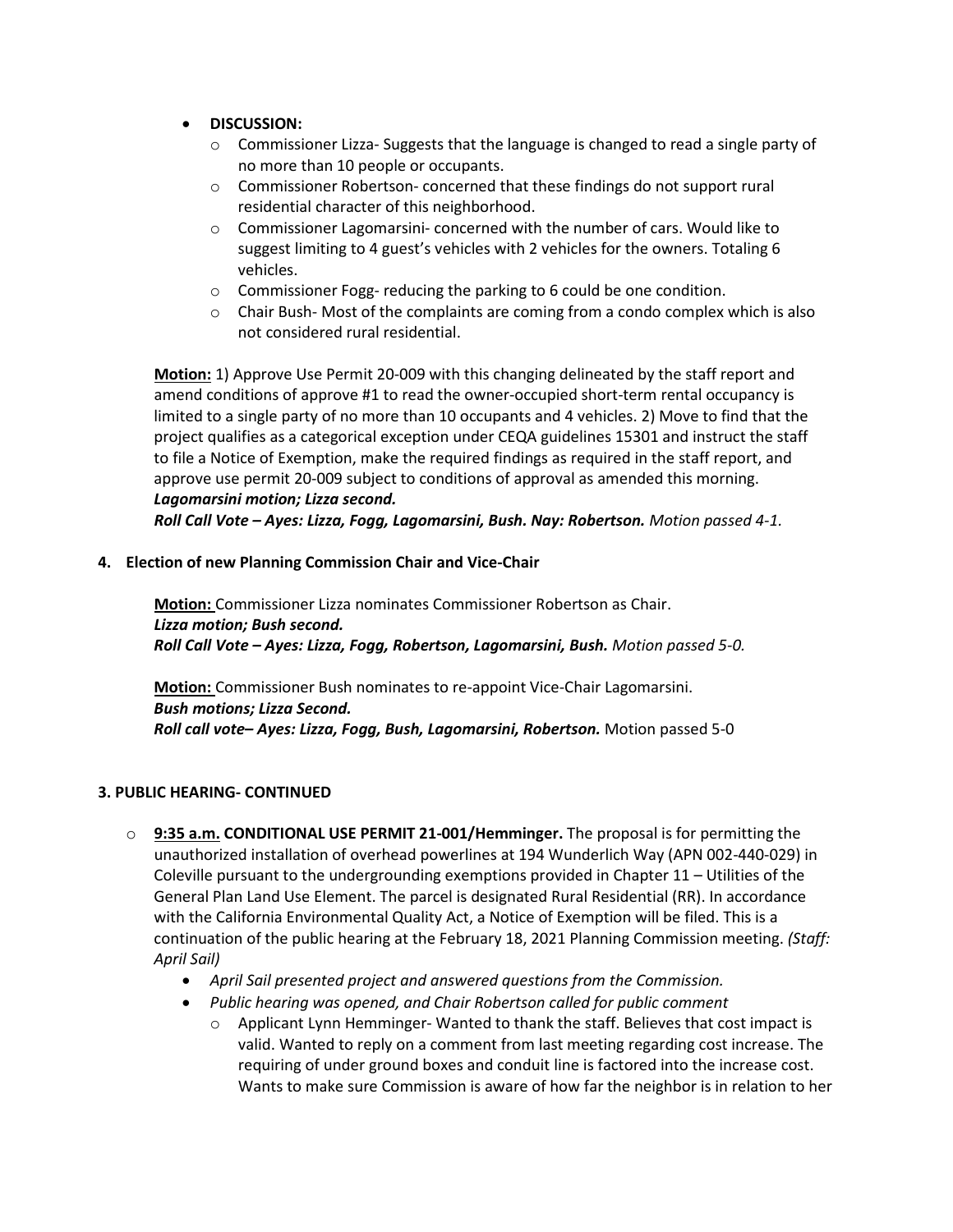property. Replied to questions from Commissioners. Also wanted to address that their house is just as impactful to view as the overhead powerline.

- $\circ$  Katy Buell- agreed with the staff and the applicant that it is an undue financial hardship. If the Commission decides that the first 2 poles need to be under-grounded, then the other properties need to do it as well.
- o Angle Olson- County does the right thing and gives the Memminger's the use permit for the power poles. It seems wrong to go back and undo something that was existing before. There is underground drainage that the power would have had to go under.
- **Public hearing closed.**
- **DISCUSSION:**
	- o Commissioner Lizza- Why did we not include information from the Antelope Valley plans policy 4a and 5a which calls out all conventional communication subsequently installed shall be underground. Lots of information in this policy that may inform us one way or another.
	- o Commissioner Bush- Have we ever required someone in the past to underground power poles after the fact? Does not believe that the view is an issue and the power poles have already withstood the biggest windstorm yet. Biggest issue is that the digging up of the boulders would be creating far more issues.
	- o Commissioner Lagomarsini- No comment
	- o Commissioner Fogg- Believes this is an enforcement issue and that this is the responsibility of the owners.
	- o Chair Robertson- One reason Mono County has requirements is for safety. If we are going to require undergrounding power unless its undue financial hardship how is that being safe.

**Motion:** 1) Find the project qualifies as a categorical exemption under CEQA §15303. 2) Instruct staff to file a notice of exemption. 3) The required findings that undergrounding the 5 power poles is an unreasonable financial hardship on the applicant that is contained in the staff report from February 18<sup>th</sup>, 2021. 4) Approve the Use Permit 21-001. Allowing the over-head power lines to remain condition of approval.

# *Bush motion; Lagomarsini second. Roll call Vote – Ayes: Bush, Lagomarsini Nays: Lizza, Fogg, Robertson.* Motion failed 2- 3.

**Motion:** Deny the use permit and require the applicant to underground last 2 poles but give the applicant 3 years to complete the project.

## *Lizza motion; Fogg second.*

*Roll call vote– Ayes: Lizza, Fogg, Lagomarsini, Robertson Nays: Bush.* Motion passed 4-1.

- o **10:05 a.m. Use Permit 21-002/Way.** The proposal is for a six-foot-tall front yard wooden fence at 30 Emigrant Street in Bridgeport (APN 008-091-049) within the front yard setback. General Plan, Land Use Element 04.160, allows for front yard fences greater than four feet within the setback, with approval of a Use Permit. The property is designated Multi-Family Residential – Low (MFR-L). In accordance with the California Environmental Quality Act, a Notice of Exemption will be filed. *(Staff: Bentley Regehr)*
	- *Wendy on behalf of Bentley presented project and answered questions from the Commission.*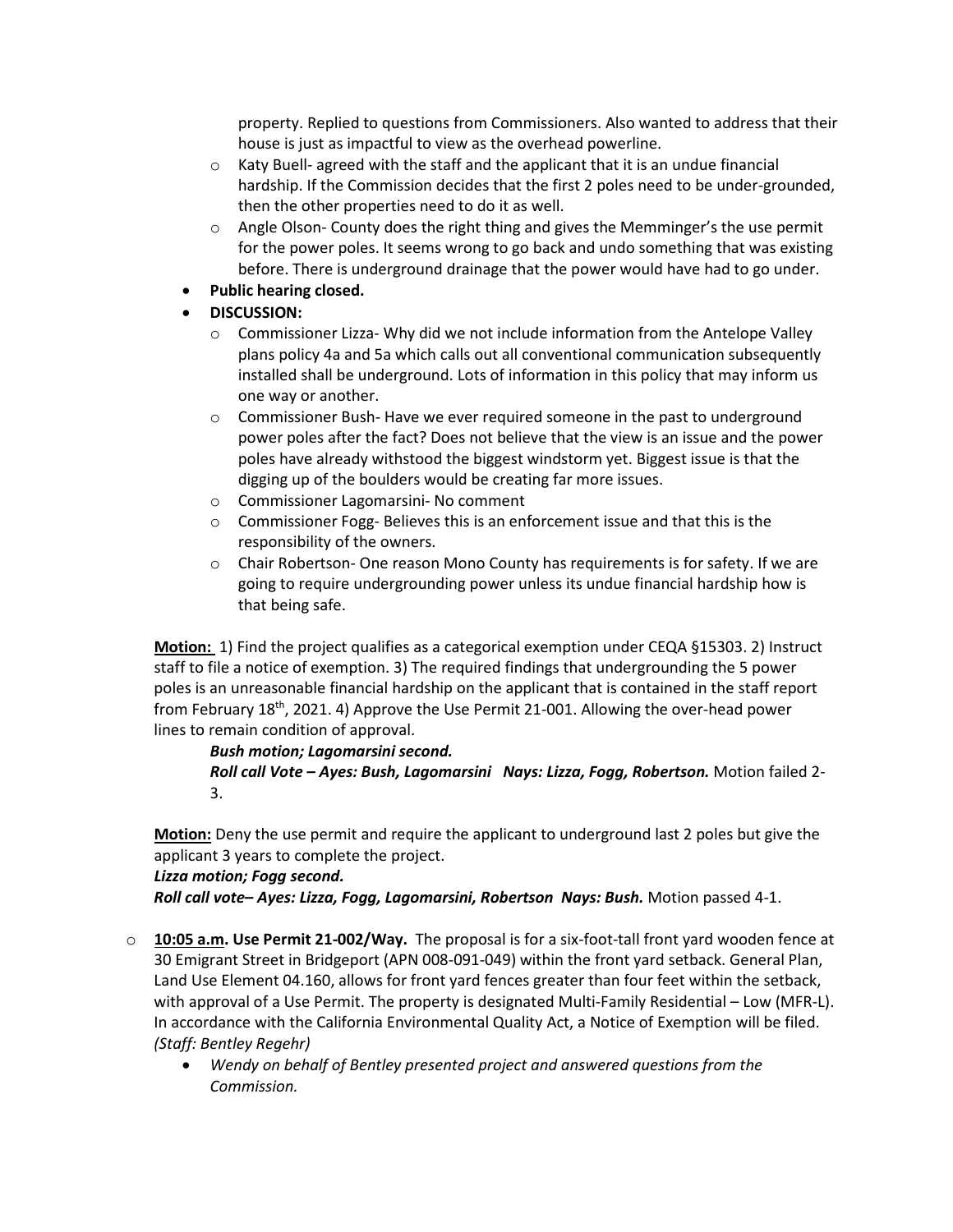- *Commissioner Bush recused himself from the project as he supervises the applicant in his County position.*
- *Public hearing was opened, and Chair Robertson called for public comment*
	- o Applicant Nick Way started by saying thank you. Works for Mono County Sheriff's Department. Spoke about safety and privacy. Understand concerns regarding fire department and police needs to access. Neighbors are supportive.
- **CLOSE PUBLIC COMMENT**
- **DISCUSSION:**
	- o Commissioner Lizza- no comment
	- o Commissioner Lagomarsini- reasonable request under the circumstances.
	- o Commissioner Fogg- agrees that it is an understandable circumstance.
	- o Chair Robertson- no comment

**Motion** 1) Find the project qualifies as a categorical exemption under CEQA §15301. 2) Instruct staff to file a notice of exemption. 3) Make the required finding as contained in the staff report and approve the use permit 21-002.

#### *Lagomarsini motion; Fogg second.*

*Roll call vote–Ayes: Lizza, Fogg, Lagomarsini, Robertson Abstain: Bush.* Motion passed 4-0 with one abstention.

 $\triangleright$  Director Sugimura requested the Commission clarify and re-word the motion for 21-001 Hemminger due to the concern that the use of the phrase "deny the use permit" could be misconstrued as to the Commission's intent.

**Motion** to reopen the conditional use permit 21-001/Hemminger. *Lizza motion; Bush second. Roll-call vote– Ayes: Robertson, Lizza, Fogg, Lagomarsini, Bush. Motion passed 5-0.*

**Amended Motion:** 1) Find the project qualifies as a categorical exemption under CEQA §15303; 2) Instruct staff to file a notice of exemption; 3) All of the findings cannot be made as required as contained in the staff report; 4) Approve Use Permit 21-001 with the findings for a modified project alternative that the first 3 power poles in the project on Wunderlich Way are an unreasonable financial hardship for the property owner and that only the last two poles must be undergrounded in compliance with the project's site plan for building permit 18-001, and give the Applicant 3 years from the date of this approval to bring into compliance. *Lizza motion; Fogg second.*

*Roll call vote– Ayes: Lizza, Fogg, Lagomarsini, Robertson Nays: Bush. Motion passed 4-1.*

## **5. REPORTS**

- A. Director: Wendy reported that board of forestry has released a proposal for new fire regulations. If these regulations are adopted as they are now, it is our understanding that some of the new regulations may severely limit development, including ministerial building permits.
- B. Commissioners
	- Lizza- no report
	- Fogg- Has items on her calendar that are unable to move. She is unable to attend next months meeting and would like to be present for Boss application that is a public